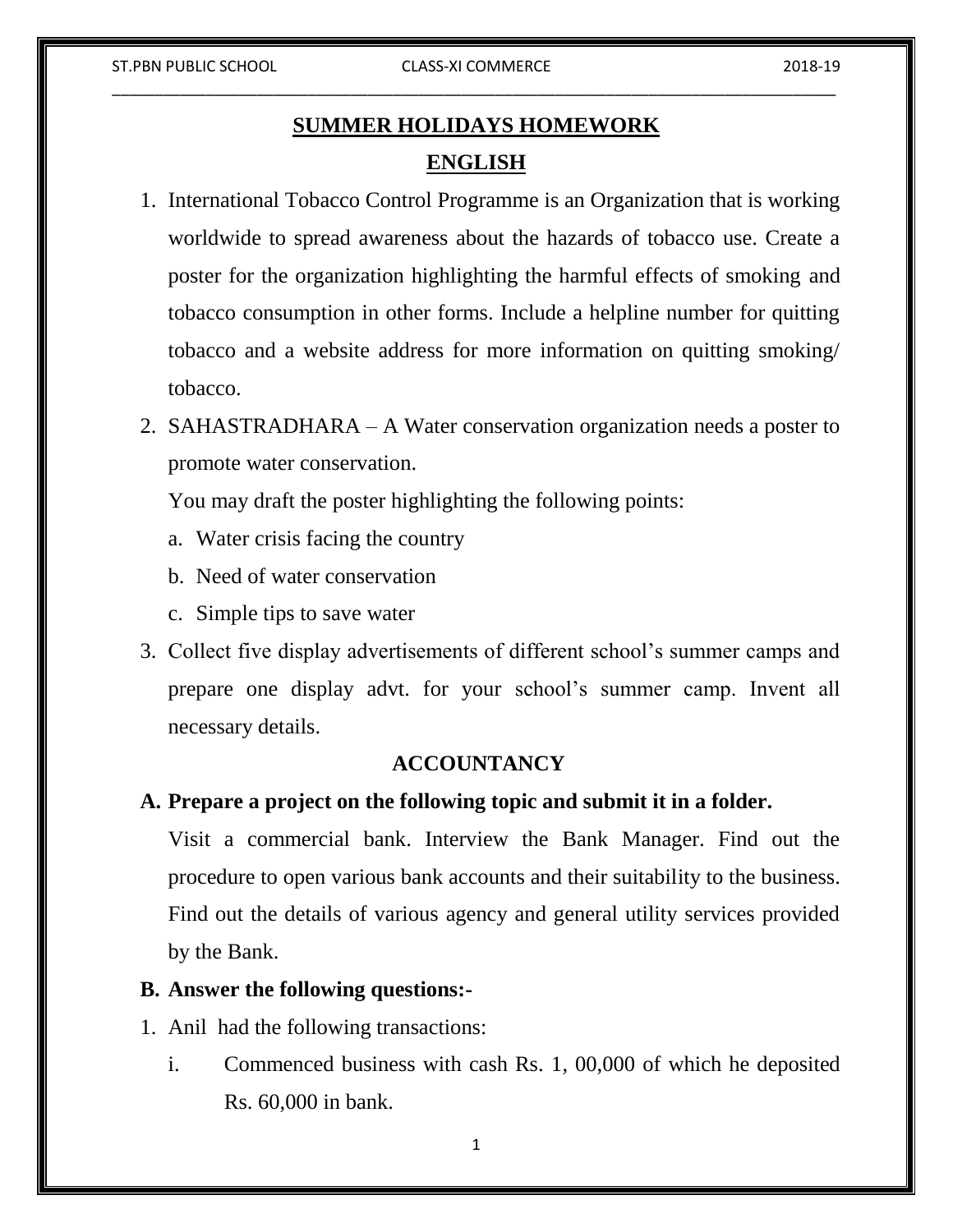| ii.   | Bought goods for cash Rs. 30,000 and on credit Rs. 40,000.                             |
|-------|----------------------------------------------------------------------------------------|
| iii.  | Purchased a machine for Rs. 2, 00,000 by raising loan from P.N.Bank,                   |
|       | Hisar.                                                                                 |
| iv.   | Sold goods costing Rs. $20,000 \, \textcircled{a}$ a profit of 20% on cost to Mohan on |
|       | credit.                                                                                |
| V.    | Took goods of Rs. 5,000 and cash Rs. 4,000 for personal use.                           |
| vi.   | Paid interest on loan Rs. 4,000 and installment of bank loan Rs.                       |
|       | $20,000$ by cheque.                                                                    |
| vii.  | Commission received in advance Rs. 8,000                                               |
| viii. | Paid Rs. 20,000 to creditor by cheque.                                                 |
| ix.   | Mohan settled his account at a discount of Rs. 500                                     |
| X.    | Charge depreciation on machine $@10\%$ for the whole year.                             |
|       | Use accounting equation to show the effect of above transactions.                      |
|       | 2. Use accounting equation for the following transaction of Vijay:-                    |
| i.    | Started business with cash Rs. 80,000.                                                 |
| ii.   | Bought goods for cash Rs. 20,000 and on credit from Ram for Rs.                        |
|       | 30,000.                                                                                |
| iii.  | Sold goods bought for cash to Mohan for Rs. 24,000.                                    |
| iv.   | Settled the account of Ram by paying Rs. 29,500.                                       |
| V.    | Salary paid to Ajay Rs. 8,000.                                                         |
| vi.   | Ajay requested for advance against salary of Rs. 1,000 and he got it.                  |
| vii.  | Paid rent Rs. 7,000 but Rs. 1,000 rent is still due.                                   |
| viii. | Paid insurance premium of Rs. 2,000 of which $1/4th$ premium is for                    |
|       | next year.                                                                             |
|       | 3. X started business with a capital of Rs. 1,20,000. During the year, he              |
|       | introduced further capital Rs. 30,000 but withdrew Rs. 25,000 during the               |
|       | year for personal use. At the end of the year, his assets worth Rs. 2,00,000           |
|       |                                                                                        |

ST.PBN PUBLIC SCHOOL CLASS-XI COMMERCE 2018-19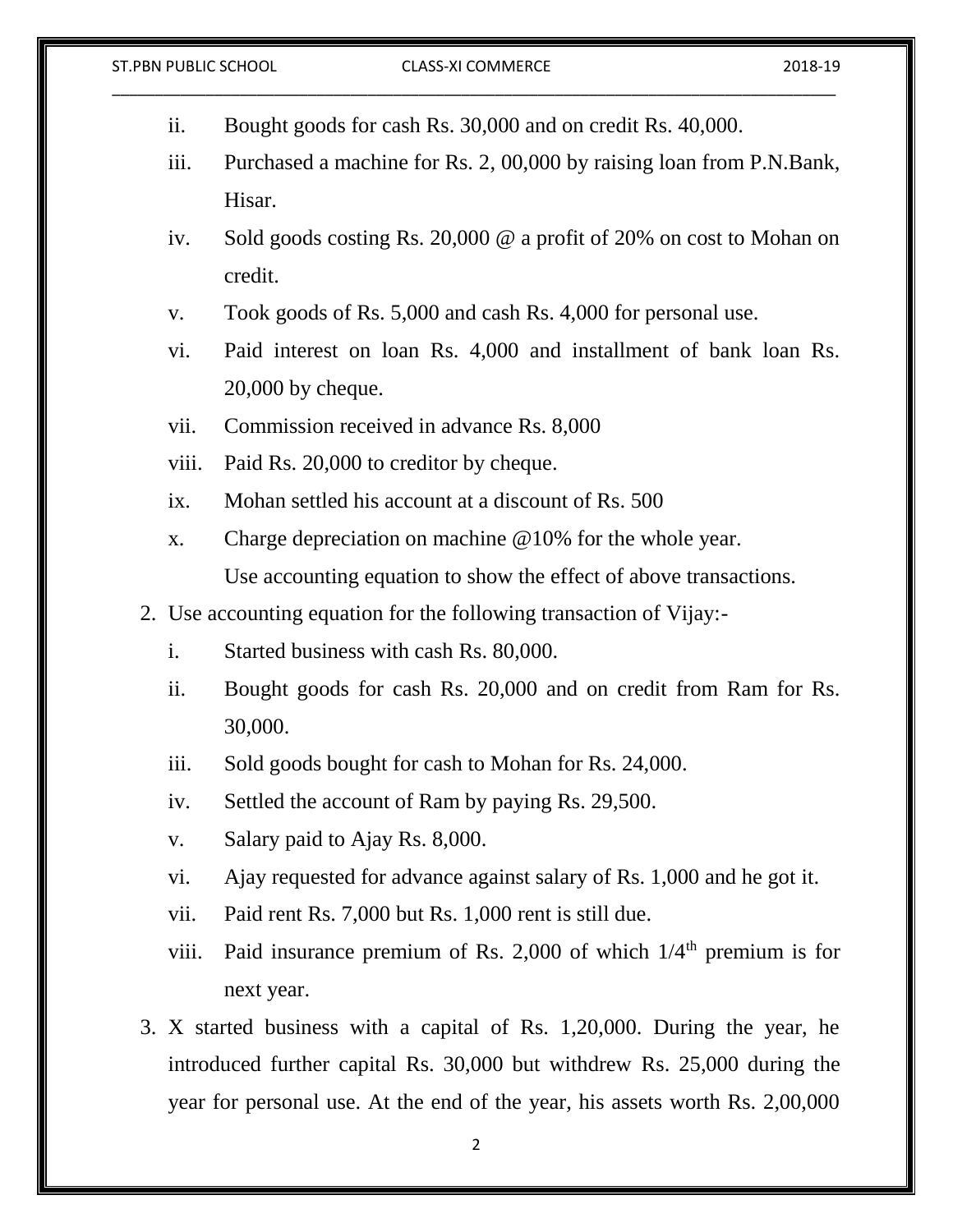#### ST.PBN PUBLIC SCHOOL CLASS-XI COMMERCE 2018-19

and liabilities amounting to Rs. 30,000. Determine his capital at the end of the year and profit or loss incurred during the year.

- 4. Find the opening capital of X from the following information: Total assets Rs. 1, 40,000, outside liabilities Rs. 30,000. During the year, he introduced Rs. 30,000 as further capital and withdrew Rs. 20,000 for personal use and earned a profit of Rs. 30,000 during the year.
- 5. Give an example of each type of transaction from the following information:
	- i. Decrease in asset, decrease in liability.
	- ii. Increase in asset, decrease in another asset.
	- iii. Increase in liability, decrease in another liability.
	- iv. Increase in asset, increase in liability.
	- v. Increase in asset, increase in capital.
	- vi. Decrease in asset, decrease in owner's equity.
- 6. A) Pass opening entry of Rohit as on 1-1-2010 from the following details: Assets: Cash Rs. 5,000, Bank Rs. 12,000, Debtors Rs. 35,000 ( Ashok Rs. 8,000, Balbir Rs. 7,000, Hari Rs. 20,000), Stock Rs. 25,000, Furniture Rs. 23,000.

Liabilities: Creditors Rs. 30,000 (Mohan Rs. 15,000, Kapil Rs. 9,000 and Amar Rs. 6,000), Bank Loan Rs. 20,000, Capital Rs. 65,000.

B) Following balances appeared in the books of Vijay General Store on 1-4- 2015

Assets: Cash Rs. 8,000, Bank Rs. 10,500, Debtors Rs. 25,000 ( A Rs. 10,000, B Rs. 8,000, C Rs. 7,000), Stock Rs. 24,500, Furniture Rs. 12,000.

Liabilities: Creditors Rs. 22,000 ( X Rs. 8,000, Y Rs. 5,000 and Z Rs. 9,000), Bank Loan Rs. 15,000.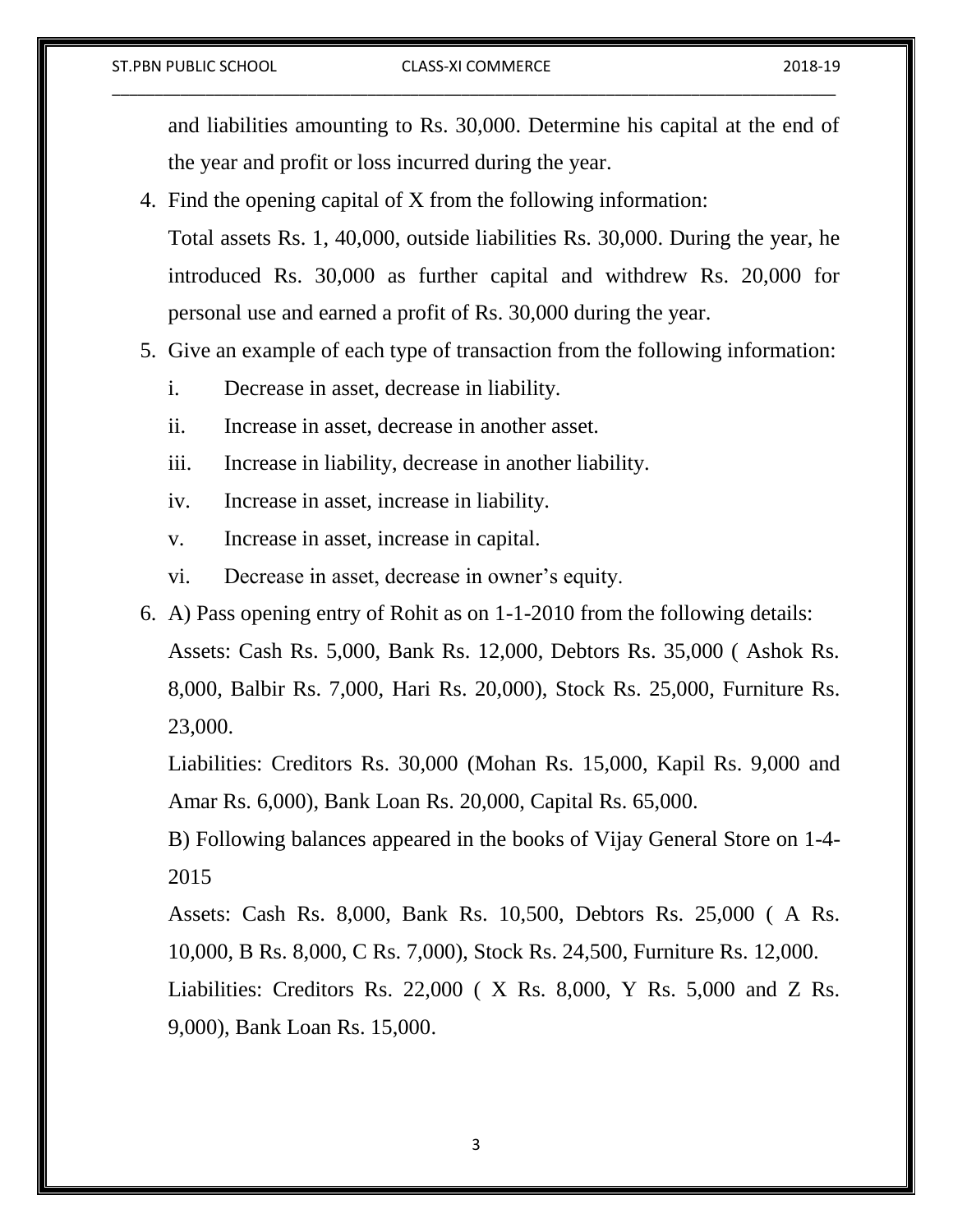- 7. Journalize the following transactions:
	- i. Sold goods costing Rs. 20,000 to Amit at 30% profit on cost less trade discount 10% and cash discount 2% but Amit was not willing to avail cash discount.
	- ii. Bought a second hand machine from Goel Store for Rs. 20,000. Paid Rs. 500 on carriage and Rs. 1,500 towards installation cost.
	- iii. Paid insurance premium which include Rs. 400 towards next year.
	- iv. Rent paid Rs. 3,000 but Rs. 1,000 is still due.
	- v. Sold goods to Deepak of list price Rs. 20,000 less trade discount 10% and cash discount 2%. Deepak gave cheque for 40% amount which was banked.
	- vi. Paid Goel Stores Rs. 5,000 in cash and cheque for Rs. 15,000.
	- vii. Amit met with accident and died so nothing could be recovered from him.
	- viii. Charge 10% depreciation on machine.
	- ix. Allow interest on capital Rs. 4,000.
	- x. Charge interest on drawing Rs.500.
- 8. Following balances appeared in the books of Super Garments as on 1<sup>st</sup> January, 2010:

Assets- Cash Rs. 5,000; Cash at Bank Rs, 12,500; Debtors Rs. 14,000 ;(Ashok Rs. 5,000, Kewal Rs. 6,000, Mohan Rs. 3,000), Stock Rs. 24,500 and Furniture Rs. 14,000

Liabilities- Creditors Rs. 12,000 (Ram Rs. 4,000; Amit Rs. 5,000 and Sunil Rs. 3,000), Bank Loan Rs. 18,000.

Following transactions took place during January, 2010:

Jan 3 Bought goods from Suresh for Rs. 25,000 at a trade discount of 20% and cash discount of 2%. Paid 40% amount immediately.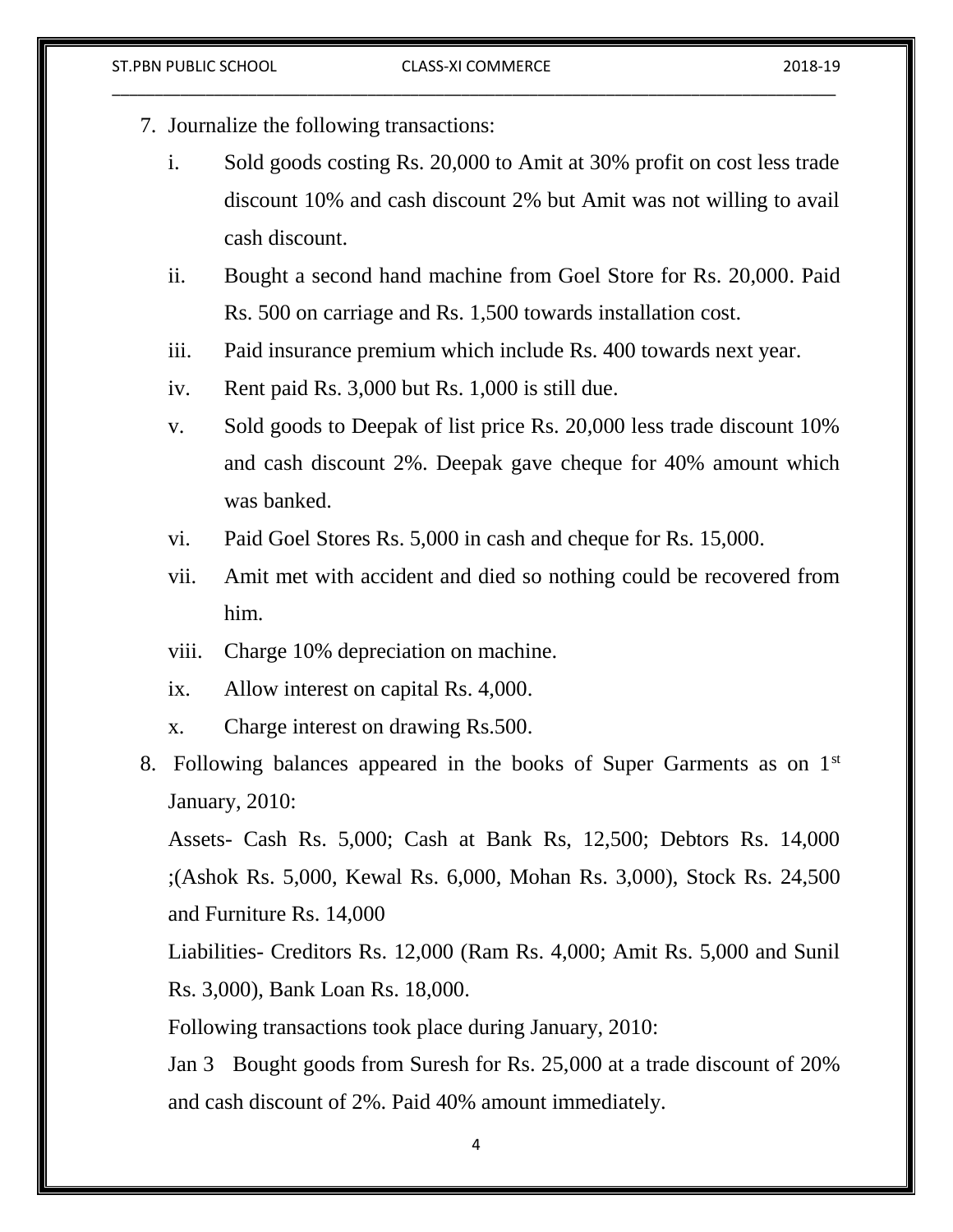Jan 5 Sold goods to Kewal Rs. 10,000.

Jan 8 Received Rs. 15,500 from Kewal in full settlement of his account.

Jan 10 Received cheque from Ashok Rs. 4,900 allowing him discount Rs. 100

Jan 12 Cheque received from Ashok was deposited into bank.

Jan 15 Cheque received from Mohan Rs. 2,950 in full settlement of his account, was deposited in bank on the same day.

Jan 18 Cheque of Ashoka was dishonoured.

Jan 20 Bought goods from Brown for Rs. 10,000.

Jan 23 Goods bought from Brown was sold to James at a profit of 20%

Jan 25 Withdrew cash from bank Rs. 4,000 for office use and Rs. 1,000 for private use.

Jan 27 Goods distributed as free sample Rs. 3,000 and given as charity Rs. 1,000.

Jan 29 Ashoka became insolvent and paid 60% only.

Jan 30 Goods sold to cash Rs. 11,000 of which Rs. 6,000 deposited into bank.

Pass Journal entries for above transaction.

## **ECONOMICS**

### **Chapter-9 Measures of Central Tendency – Arithmetic mean**

**1.** The following figures are the heights in cm of 7 children chosen at random 64, 59, 67,69, 65, 70, 68

Calculate the simple arithmetic mean of the heights by (i) direct method (ii) step deviation method and (iii) short-cut method.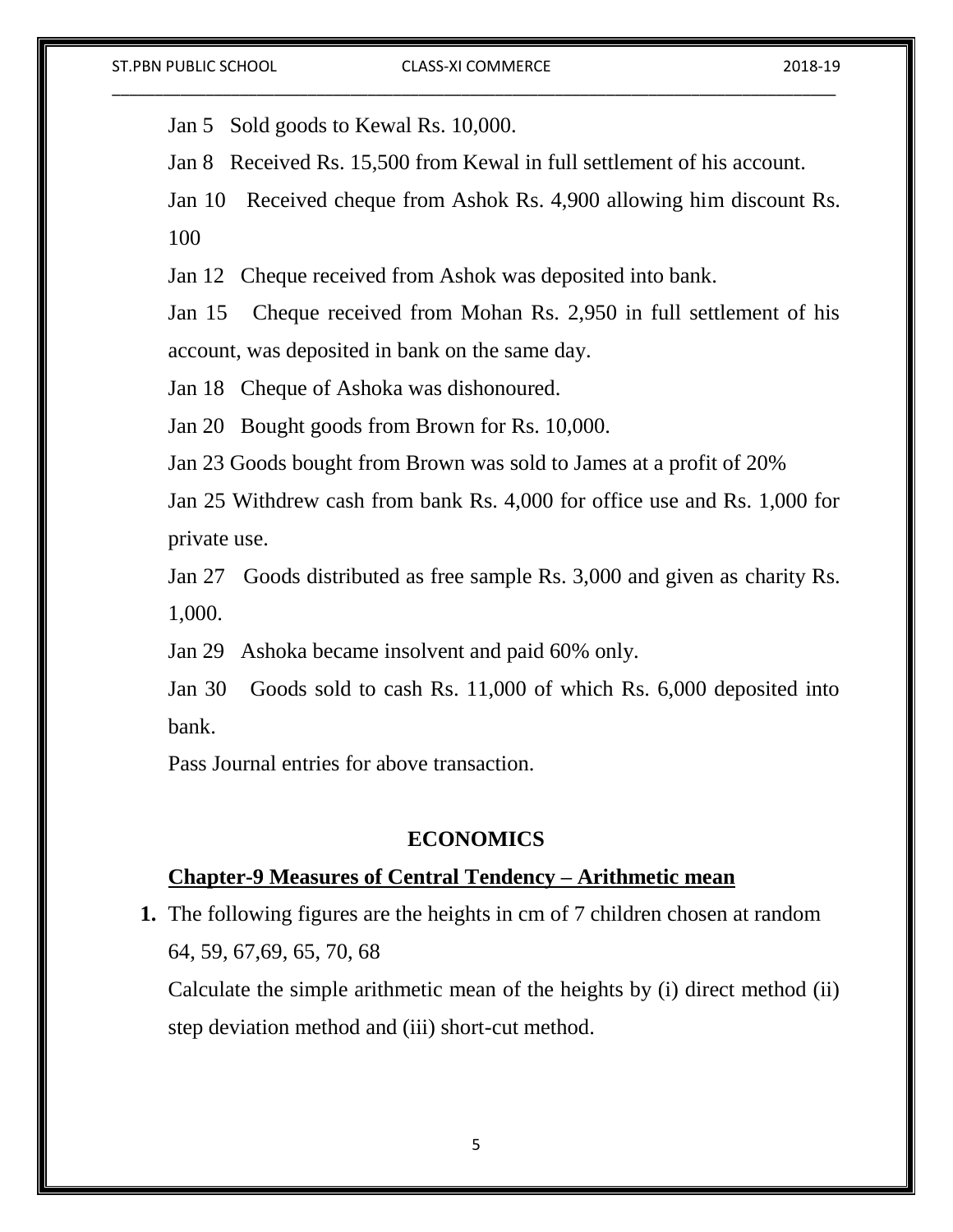### ST.PBN PUBLIC SCHOOL CLASS-XI COMMERCE 2018-19

# \_\_\_\_\_\_\_\_\_\_\_\_\_\_\_\_\_\_\_\_\_\_\_\_\_\_\_\_\_\_\_\_\_\_\_\_\_\_\_\_\_\_\_\_\_\_\_\_\_\_\_\_\_\_\_\_\_\_\_\_\_\_\_\_\_\_\_\_\_\_\_\_\_\_\_\_\_\_\_\_\_\_\_\_\_

**2.** Compute the arithmetic mean from the following frequency table

| $\vert$ Height in cm $\vert$ 58 |    | 60 | 62 | 64 | 66 | 68 |
|---------------------------------|----|----|----|----|----|----|
| No. of plants                   | 12 |    | 20 | 13 |    |    |

- **3.** Find mean for the following data by using (i) direct method (ii) short cut method
	- (iii) Step deviation method.

| $\mathbf{X}$ | $\vert$ 100-200 $\vert$ 200-300 $\vert$ 300-400 $\vert$ 400-500 $\vert$ 500-600 |  |    |  |
|--------------|---------------------------------------------------------------------------------|--|----|--|
|              |                                                                                 |  | റ∩ |  |

**4.** The following table shows the age of workers in a factory. Find out the average age of workers.

| Age     |    | in   20-29   30-39   40-49   50-59   60-69 |  |
|---------|----|--------------------------------------------|--|
| years   |    |                                            |  |
| workers | 10 |                                            |  |

**5.** Calculate the mean from the following data

| Mid value |  |  |  |
|-----------|--|--|--|
| Frequency |  |  |  |

**6.** Find the average age from the following data:

| Age in years   |  | Less than $10-20$ | $20 - 30$ | $\vert$ 30-40   More |           |
|----------------|--|-------------------|-----------|----------------------|-----------|
|                |  |                   |           |                      | than $40$ |
| No. of persons |  |                   |           |                      |           |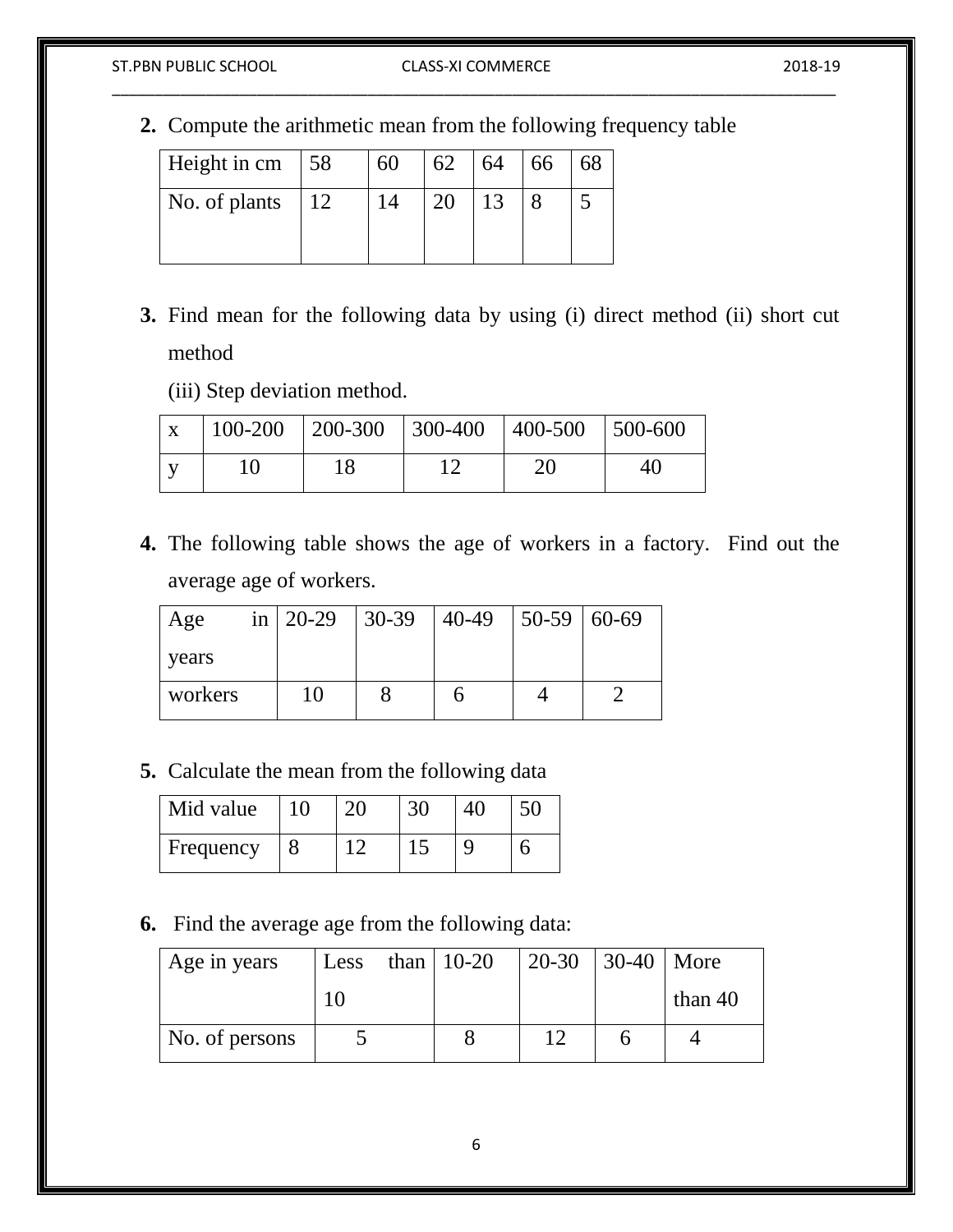# \_\_\_\_\_\_\_\_\_\_\_\_\_\_\_\_\_\_\_\_\_\_\_\_\_\_\_\_\_\_\_\_\_\_\_\_\_\_\_\_\_\_\_\_\_\_\_\_\_\_\_\_\_\_\_\_\_\_\_\_\_\_\_\_\_\_\_\_\_\_\_\_\_\_\_\_\_\_\_\_\_\_\_\_\_

**7.** Calculate Median from the following data:

| <b>Marks</b> |           |  | 46-50   41-45   36-40   31-35   26-30   21-25   16-20   11-15 |    |    |  |
|--------------|-----------|--|---------------------------------------------------------------|----|----|--|
| No           | $of \Box$ |  | 35                                                            | 26 | 12 |  |
| students     |           |  |                                                               |    |    |  |

**8.** Suppose mean of a series of 5 items is 30. Four values are10, 15, 30 and 35 respectively. Explain the missing 5<sup>th</sup> value of the series.

# **9.** Calculate the value of median from the following data

| Income  | 1200       | 1800 | 5000 | 2500 | 3000 | 1600 | 3500 |
|---------|------------|------|------|------|------|------|------|
| No.     | $\sqrt{ }$ | 16   |      | 10   |      |      |      |
| persons |            |      |      |      |      |      |      |

**10.** Find out the median size from the following

| Size      | $10-20$   20-30 | $30-40$ | $40 - 50$ |
|-----------|-----------------|---------|-----------|
| Frequency |                 | 58      | 40        |

# **11.** Find the median from the following

| Marks(more than) $\vert 0 \vert$ |     |           | 20 | 30 |          | 50 | 60 | 70 |
|----------------------------------|-----|-----------|----|----|----------|----|----|----|
| No. of students                  | 100 | <u>92</u> | 7Q | 44 | $\gamma$ |    |    |    |

# **12.**From the following data, calculate the value of mode.

| Salary  |    |   | in   2000   2100   2400   2900   3100   3300 |    |  |
|---------|----|---|----------------------------------------------|----|--|
| Rs.     |    |   |                                              |    |  |
| No.     | of | 3 | 10                                           | 19 |  |
| workers |    |   |                                              |    |  |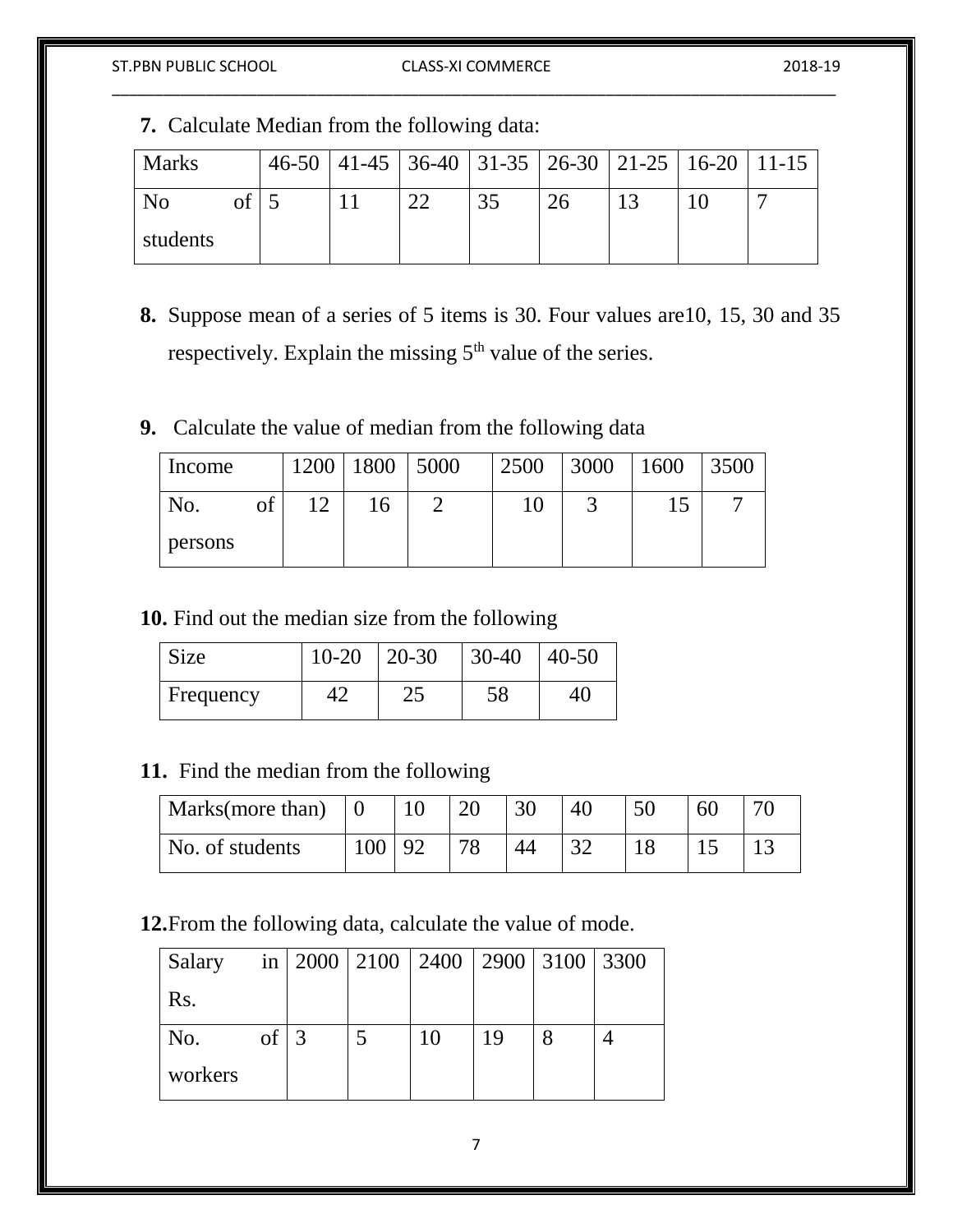# \_\_\_\_\_\_\_\_\_\_\_\_\_\_\_\_\_\_\_\_\_\_\_\_\_\_\_\_\_\_\_\_\_\_\_\_\_\_\_\_\_\_\_\_\_\_\_\_\_\_\_\_\_\_\_\_\_\_\_\_\_\_\_\_\_\_\_\_\_\_\_\_\_\_\_\_\_\_\_\_\_\_\_\_\_

**13.**Calculate the mode from the following data:

| <b>Marks</b> |    | $10-20$ | $ 20-30 $ | $ 30-40$ | $40 - 50$ | $50 - 60$ | 60-70 |
|--------------|----|---------|-----------|----------|-----------|-----------|-------|
| No.          | of |         |           |          | C.        |           |       |
| students     |    |         |           |          |           |           |       |

**14.** Find out modal value from the following data:

| <b>Marks</b> |    | $0 - 9$ |  | $10-19$   20-29   30-39   40-49   50-59 |  |
|--------------|----|---------|--|-----------------------------------------|--|
| No.          | ΟĪ |         |  | 25                                      |  |
| students     |    |         |  |                                         |  |

Q.15.Calculate Mode from of the following data:

| Class     | $0-10$   10-20   20-30   30-40   40-50 |  |  |
|-----------|----------------------------------------|--|--|
| Interval  |                                        |  |  |
| Frequency |                                        |  |  |

# *BUSINESS STUDIES*

**A. 1**. Shruti cooks food at home for her family but Shelly cooks food and sells it to others in a restaurant who is engaged in business activity? Give reason in support of your answer.

- **2.** In whose name the shares of a government company are purchased?
- **3.** Is dairying a genetic or an extractive industry? Give reason in support of your answer.
- **4.** In 2001, only three industries were reserved exclusively for the public sector. Name these industries.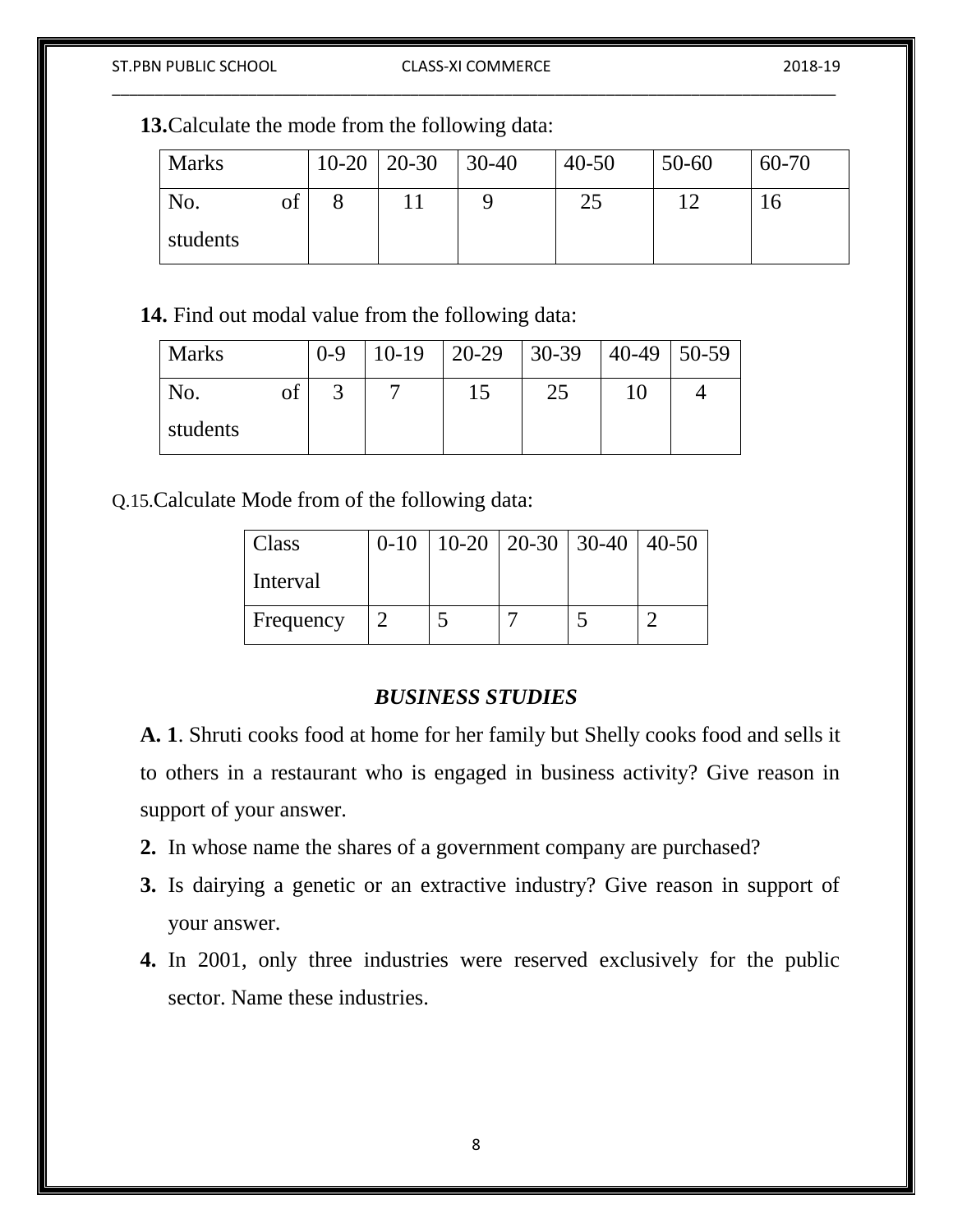- **5.** A, B and C are partners in a firm. C used firm's money to buy shares without disclosing it other partners. Which value C is violating and what will be the treatment of profit earned by C?
- **6.** Name the enterprise which is the result of partnership between two companies. Why do two companies join together to work as one enterprise? Give two reasons.
- **7.** Public sector enterprises have played vital role in the economic development of India. However, Government of India vigorously pursues the policy of disinvestment of such units. What is the rationale of disinvestment at this time?
- **8.** Anshul is a farmer. His elder brother Deep is an advocate while his sister Chhavi is a clerk in a government office. Name the economic activity in which they are engaged and distinguish among them on the basis of
	- i. Reward / Return
	- ii. Capital Investment
	- iii. Risk
- **9.** "The Indian Partnership Act has effectively ensured the registration of firms without making it compulsory." Comment. Also explain briefly the procedure for registration.
- **10.**The owner of a general store wants to open a branch in a nearby town. Will you advise him to take a partner to run the branch store or employ a manager / assistant? Give reasons for your advice.

**B.** Collect 5 important business news every week from the newspaper or business journals and paste them in a register.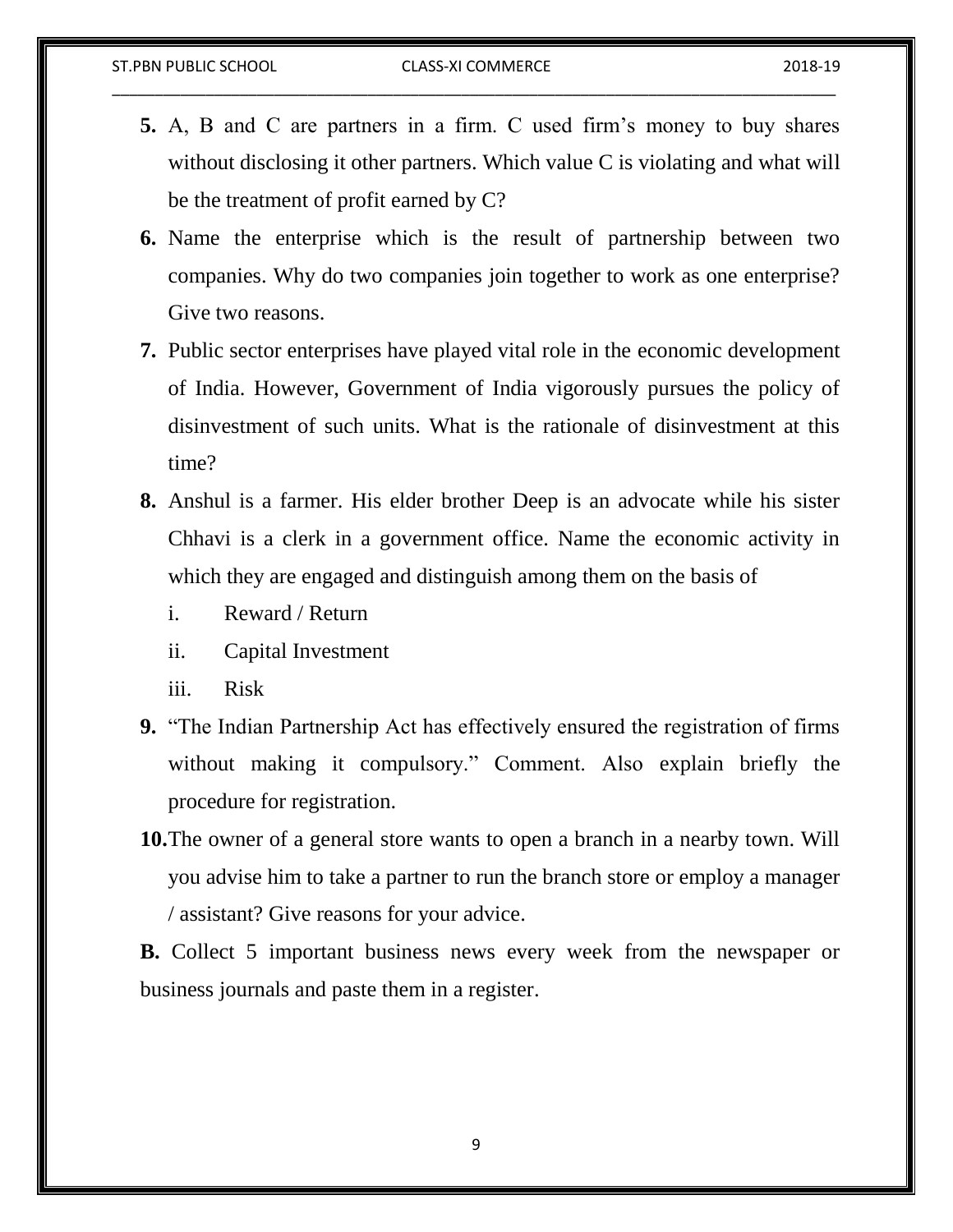### **MATHEMATICS**

- 1. If  $A \cup B = A \cap B$ , prove that  $A = B$ .
- 2. Let  $A = \{ a, b \}, B = \{ a, b, c \}.$  Then,
- (i) What is the relation between sets A and B (ii) What is A ∪B (iii) What is A∩B
- 3. In a group of 65 people, 40 like cricket, 10 like cricket and tennis. How many like tennis only and not cricket? How many like tennis?
- 4. If X and Y are two sets such that  $X \cup Y$  has 28 elements, X has 18 elements and Y has 25 elements; how many elements does  $X \cap Y$  have?
- 5. In a survey of 100 students in a school, 10 were listed as taking apple juice, 50 as taking orange juice and 5 were listed as taking both apple as well as orange juice. Find how many students were taking neither apple juice nor orange juice.
- 6. If  $A = \{1, 2\}$ , then find  $\{A \times A \times A\}$

7. Prove that :  $\frac{\sin 8x \cdot \cos x - \sin 6x \cdot \cos 3x}{\cos 2x \cdot \cos x - \sin 4x \cdot \sin 3x} = \tan 2x$ 

- 8. Find the domain and range of the real function  $f(x) = \frac{1}{x-3}$
- 9. Let  $f = (1,1)$  (2,3),... be a function from Z to Z, { } defined by  $f(x) = ax$ +b, for some integers a and b. Determine a and b.
- 10. Find the domain and range of  $f(x) = \sqrt{9 x^2}$
- 11. Find the domain and range of  $f(x) = 3 / 5 x^2$
- 12. Find the domain and range of the real function  $f(x) = |x|$
- 13.Find the values of sin18° and cos36°.
- 14.Prove that  $\sin 10^\circ \sin 30^\circ \sin 50^\circ \sin 70^\circ = (1/16)$
- 15.Prove that : tan  $70^{\circ}$  = tan  $20^{\circ}$  + 2 tan  $50^{\circ}$ .
- 16. Calculate the value of sin  $15^{\circ}$ , cos  $75^{\circ}$ , tan  $75^{\circ}$ .
- 17. Prove that:  $\cos 20 \cos 40 \cos 60 \cos 80 = 1/16$ .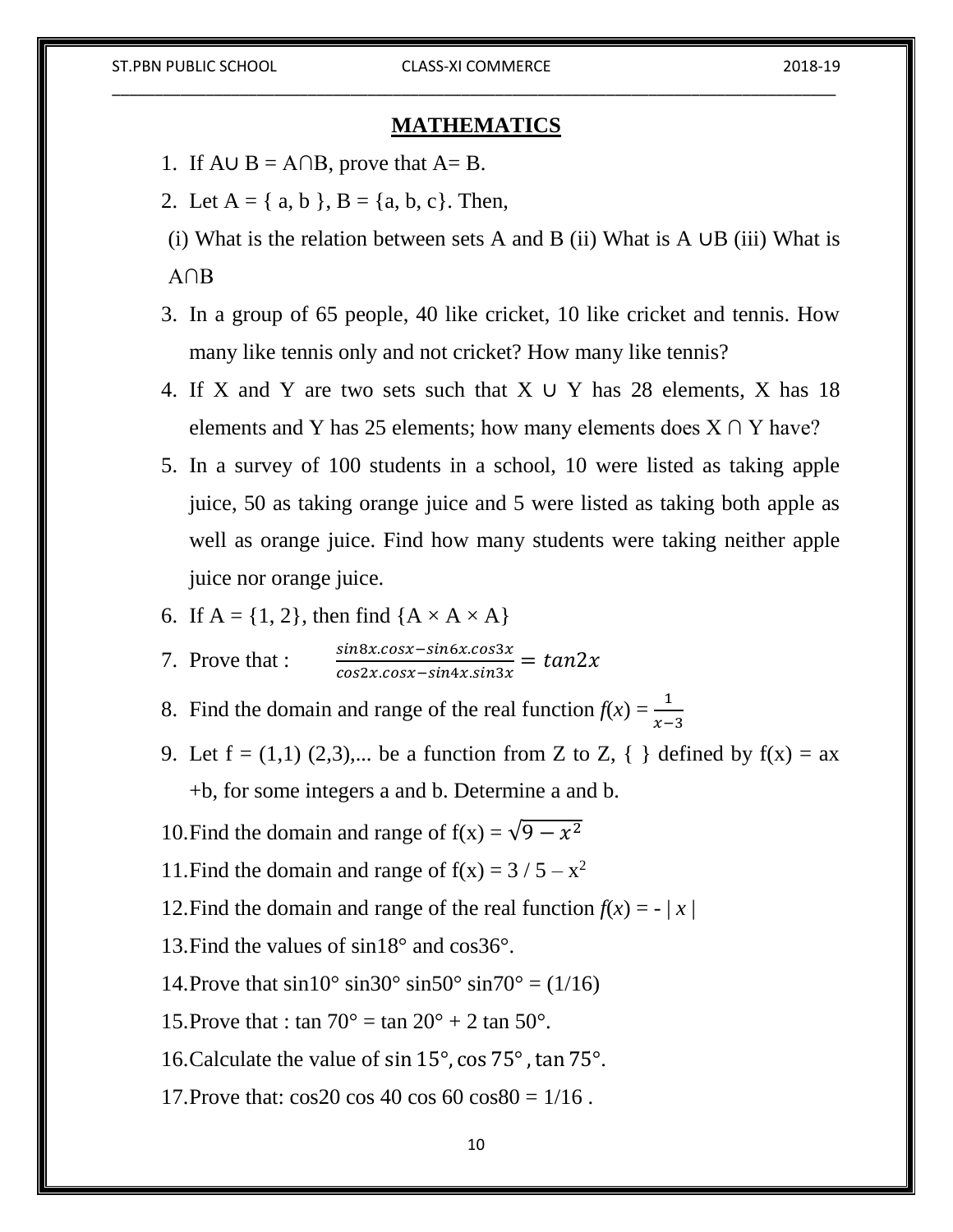18.Using PMI, prove that  $n^2 + n$  is even for all  $n \in$  natural numbers.

19. Show that  $\sin 105^{\circ} + \cos 105^{\circ} = (1/\sqrt{2})$ 

20. Solve: sec x – tan  $x = \sqrt{3}$ 

## *PHYSICAL EDUCATION*

**Q1.** Define physical fitness and wellness. Elaborate the importance of physical fitness and wellness in detail.

**Q2.** Narrate the Components of positive lifestyle in detail.

**Q3.** Define physical education and explain its aim and objectives in detail.

**Q4.** Name the careers available in the field of physical education in India. Discuss the performance related careers in detail.

**Q5.** Elucidate about the development of values through Olympic movement..

**Q6.** Explain about Rajiv Gandhi Khel Ratna Award in detail.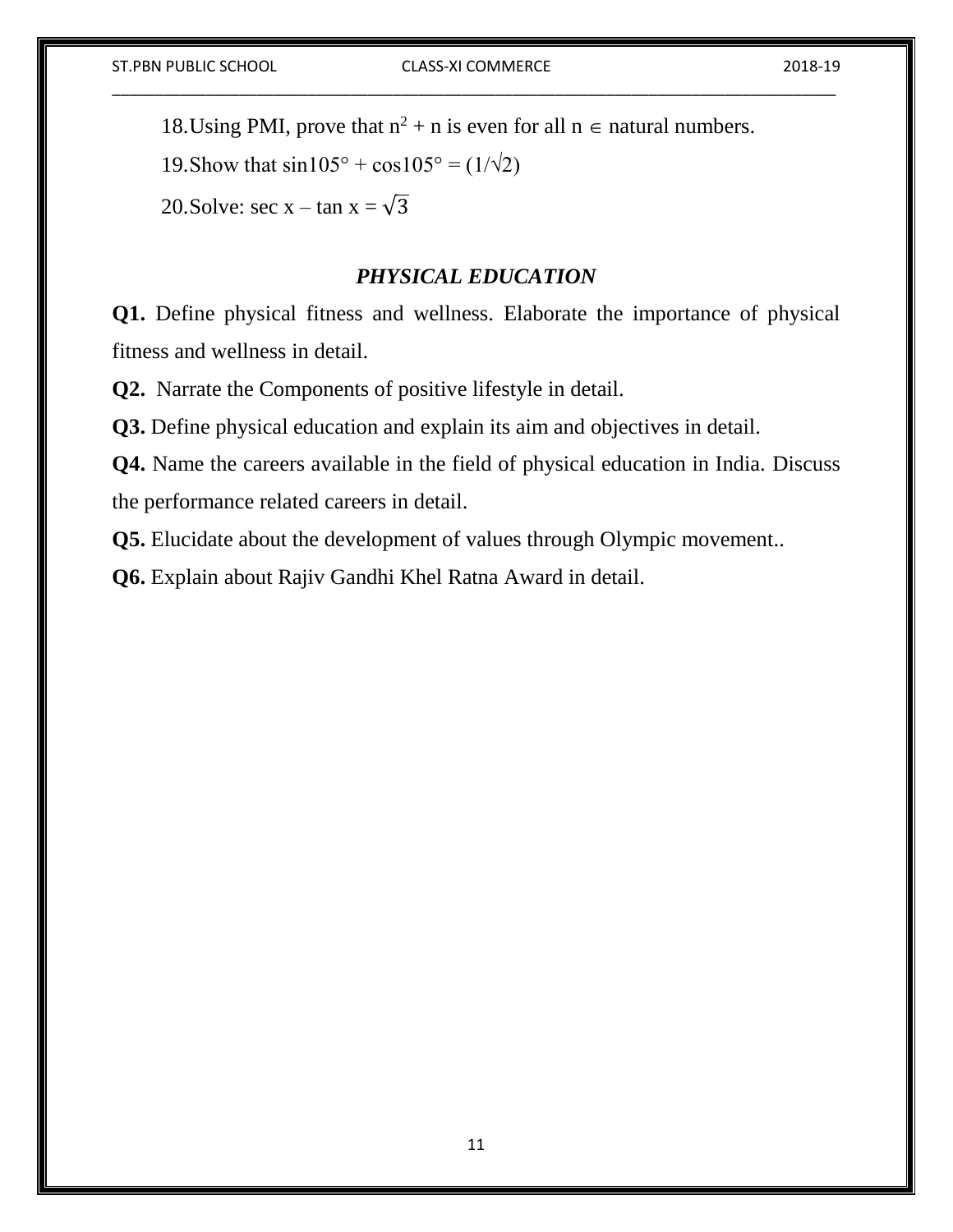# **WINTER HOLIDAYS HOMEWORK CLASS-XI Commerce (2018-19)**

# **English:**

1. Design a poster for promoting cleanliness in the surrounding of your colony. \* Points to be included:

(a) Slogans

(b) Visuals

(c) Issuing Authority

**Accountancy:-** 1) Prepare Journal, Ledger, Trial Balance, Financial Statements, Bar graph and pie charts on the basis of question given in the class.

2) Prepare voucher of the given question in the class.

3) Do Q8. (pg no P-36) for all

**Note** :- Submit your project in spiral binding.

**Business Studies**: - Prepare a project according to the instructions given in the class on the following topics.

- a) Departmental Stores
- b) Insurance
- c) Multinational Companies
- d) Small Scale Industries

Note :- Submit your project in spiral binding.

# **Economics** : - Students have to prepare 1 project of economics from Part-B. Topics for the projects can be related to any economic issues like:

- 1) Dissemination of price information for growers and its impact on consumers.
- 2) Global Warming
- 3) Designing eco-friendly projects applicable in school such as paper and water cycle.
- 4) Impact of demonetization on Indian economy.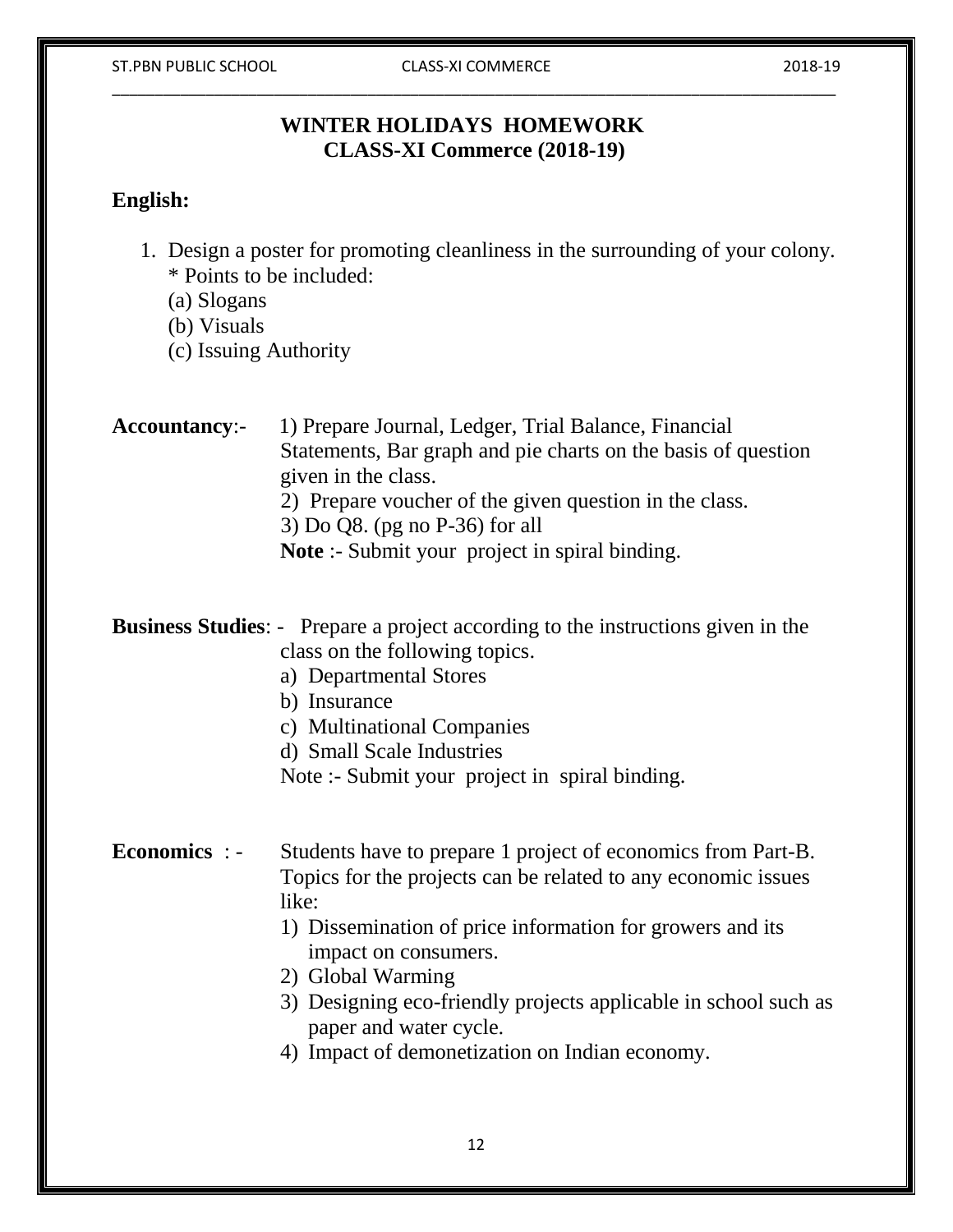- 5) Any economic issue like poverty, unemployment or population. Its causes and effects of inequalities of income and wealth in your country and steps taken by government to mitigate these.
- 6) Impact of GST bill on trade.
- 7) A project on make in India and its impact on Indian Economy.
- 8) What is national debt? Give your suggestions to overcome from this problem. Also suggest yours views on following measure?
	- a) Should the government make cuts to public spending in order to reduce the national debt?
	- b) Should the government raise taxes on the rich?
- 9) What are labour unions? Explain acts made for trade union. Do you believe labour unions help or hurt the economy?
- 10) New policies introduced by government and its impact on Indian Economy.

(ii) Highlights of changes in government budget and its impact on Indian economy.

**Note**: - Maximum length of a project should be 10 pages and need to be submitted in a neat folder.

## **MATHS:**

- **1.** Reduce  $\left(\frac{1}{1-2i} + \frac{3}{1+i}\right)$  $\frac{3}{1+i}$ )( $\frac{3+4i}{2-4i}$ ) to the standard form.
- 2. If  $(x+iy)^3 = u + iv$ , then show that  $\frac{u}{x} + \frac{v}{y}$  $\frac{v}{y} = 4(x^2 - y^2).$
- **3.** Solve graphically: x+2y≤2000, x+y≤1500, y≤600, x≥0, y≥0.
- **4.** How many numbers are there between 100 and 1000, which have exactly one of their digits as 7?
- **5.** How many diagonals are there in a polygon of n sides?
- **6.** Find the coefficient of  $x^{32}$  and  $x^{-17}$  in the expression of  $(x^4 1/x^3)^{15}$ .
- **7.** The  $2<sup>nd</sup>$ ,  $3<sup>rd</sup>$  and  $4<sup>th</sup>$  terms in the expansion of  $(x + y)<sup>n</sup>$  are 240, 720 and 1080 respectively. Find the values of x,y and n.
- **8.** If the m<sup>th</sup> term of a given AP is n and its n<sup>th</sup> term is m then show that its  $p<sup>th</sup>$ term is  $(n+m-p)$ .
- **9.** If  $p^{th}$ ,  $q^{th}$  and  $r^{th}$  term of an AP are a,b,c respectively. Show that  $(q-r)a + (r-r)a$  $p)$ b +(p-q)c = 0.
- **10.**Find the sum  $1^2 + (1^2 + 2^2) + (1^2 + 2^2 + 3^2) +$  to n terms.
- **11.** Prove that:  $\sin 5x 2\sin 3x + \sin x / \cos 5x \cos x = \csc 2x \cot 2x$
- **12.**Prove that:  $\cos 20^\circ \cos 40^\circ \cos 60^\circ \cos 80^\circ = 1/16$